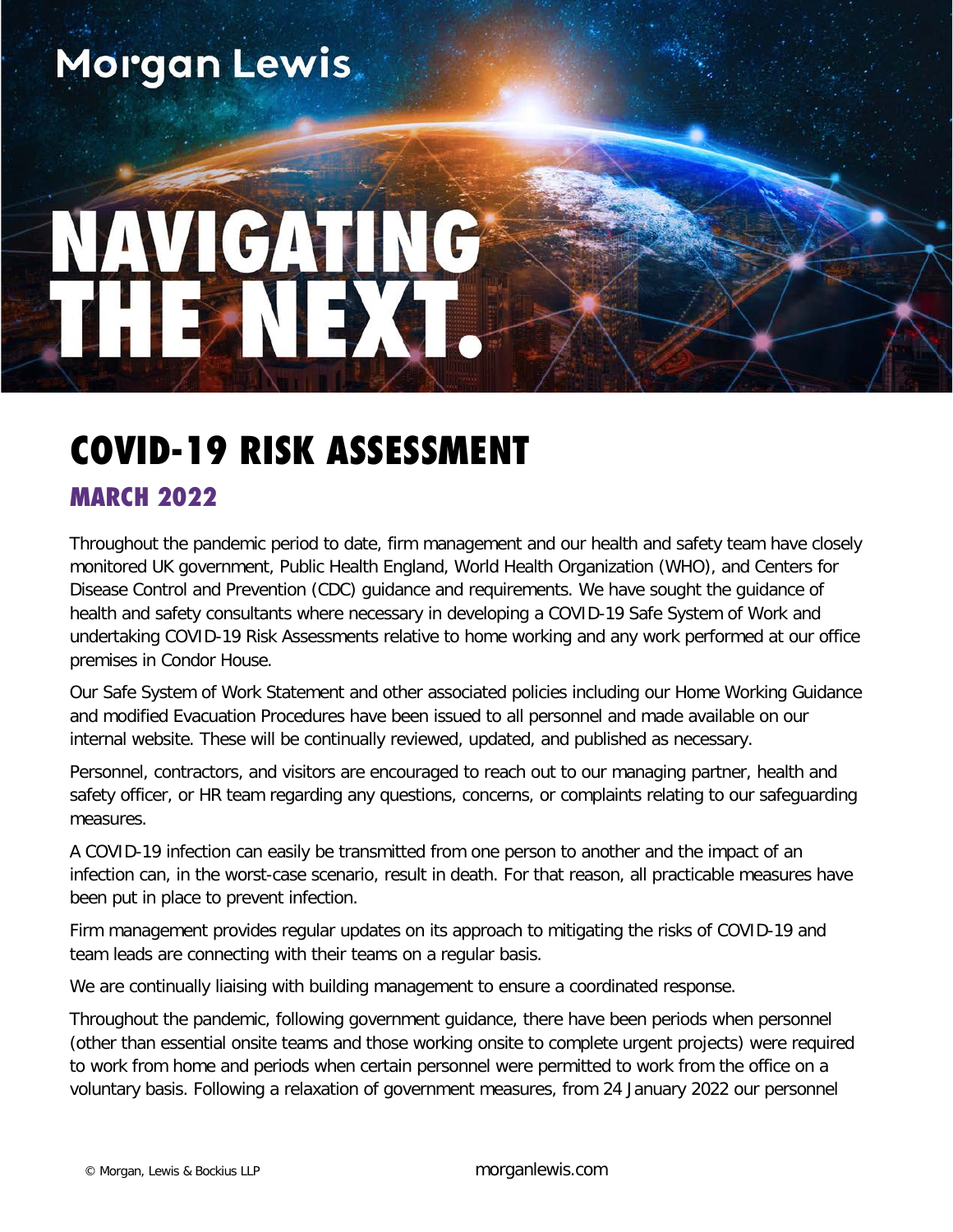## **Morgan Lewis**

have been permitted to work in the office on a voluntary basis, and a full return (incorporating hybrid working for the majority of roles) will be implemented from 4 April 2022.

A Home Working Guidance document has been issued to our personnel and any concerns raised relating to health and safety have been addressed.

The use of virtual meeting technology has been encouraged. Meeting rooms are set up with social distancing in mind. All visitors, including clients, contractors, and suppliers, are informed of the measures they will be required to observe whilst onsite.

Anyone who travels, regardless of whether the trip is for client, firm, or personal purposes, must adhere to local jurisdictional guidance as it relates to quarantining, testing, and any other COVID-19 mitigation measures as communicated by local authorities.

The firm has appropriate life safety, first aid, and mental health first aid resources in place and personnel have been reminded about the firm's Employee Assistance Programme as well as the LawCare service, both of which signpost to other appropriate support services. The firm's intranet provides further resources to support well-being.

As we begin to re-open our premises, we remain committed to ensuring that we protect the health and safety of our workforce. We continue to monitor changing government guidance and assess potential risks and the control measures we have implemented, including the protocols that all those entering the premises (personnel, contractors, vendors, and visitors—collectively known as "entrants") are required to observe.

Only those who are fully vaccinated are permitted to work in the office. Fully vaccinated entrants are not required to wear face masks or coverings in the London office but are encouraged to do so, if they choose, in crowded and enclosed spaces, such as communal areas of the office, the lobby, stairwells, and lifts, where they may come in contact with people they do not normally meet. Visitors and contractors who are not fully vaccinated but will be onsite for a short time only will still be permitted entry; however, they will be required to wear a face mask in all areas of the building for the duration of their visit.

No individual may enter the London office if they are experiencing COVID-19 symptoms, including fever or chills, cough, shortness of breath or difficulty breathing, fatigue, muscle or body aches, headache, new loss of taste or smell, sort throat, congestion or runny nose, nausea, vomiting, or diarrhoea. Further, no individual may enter the London office if they have been diagnosed with COVID-19 (confirmed or probable within the last 10 days); they have had close contact with someone testing positive for COVID-19 within the past 10 days; or they are awaiting the results of a COVID-19 test.

Any individual who becomes unwell with COVID-19 symptoms whilst on the premises must leave the premises and inform the designated persons. Likewise, if any individual or a member of their household becomes unwell with COVID-19 symptoms following the individual's departure from the office, they must inform the HR manager.